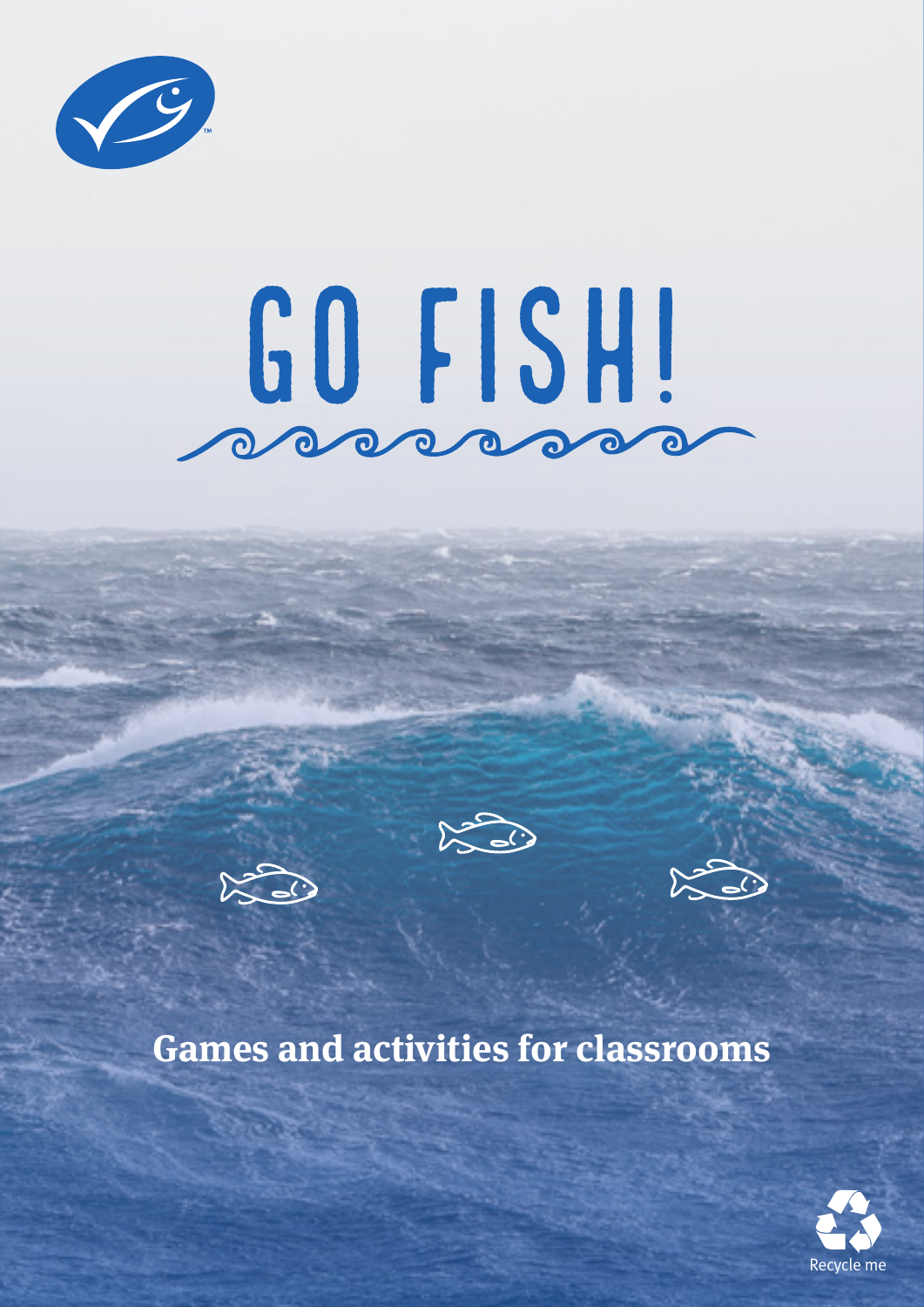## Go fish!

**The balance between fishing and reproduction of fish is a sustainable fishing level.**

**Can learners work in groups to play and experiment to find the maximum sustainable yield of a fish population?**

*This game aims to help learners understand how human and physical processes interact to*  influence, and change the marine environment; and how human activity relies on effective *functioning of natural systems.*

#### **Learning objectives** processo

- Learners work together in groups to play a game to build their understanding of maximum sustainable yield
- Learners experiment to find a balance between fishing and reproduction of fish
- Learners take notes and make calculations to understand the processes that inform sustainable fishing

#### **You will need**  $\sqrt{2}$

If needed, **Go Fish! Game Rules** and trial rounds sheet for each group (page 2)

**Go Fish! Scenarios** sheet printed and cut up, or on screen (page 3)

**Go Fish! Calculations** sheet printed for each group (page 4)

**Go Fish! Fish** sheet printed per group Scissors for each group (page 5)

**Go Fish! Information** sheet printed for each learner / group or displayed on screen (page 6)

### **Preparation**

To play the game, split learners into groups of 4-6 around a table, which represents a fishery. Each group needs:

- A **fish**, to represent the fish population.
- A **shark**, to represent predators who eat that fish.
- Up to 4 **fishers**, who want to make as much money as they can from fishing.

The group cut up their sheets of fish and read their sheets.



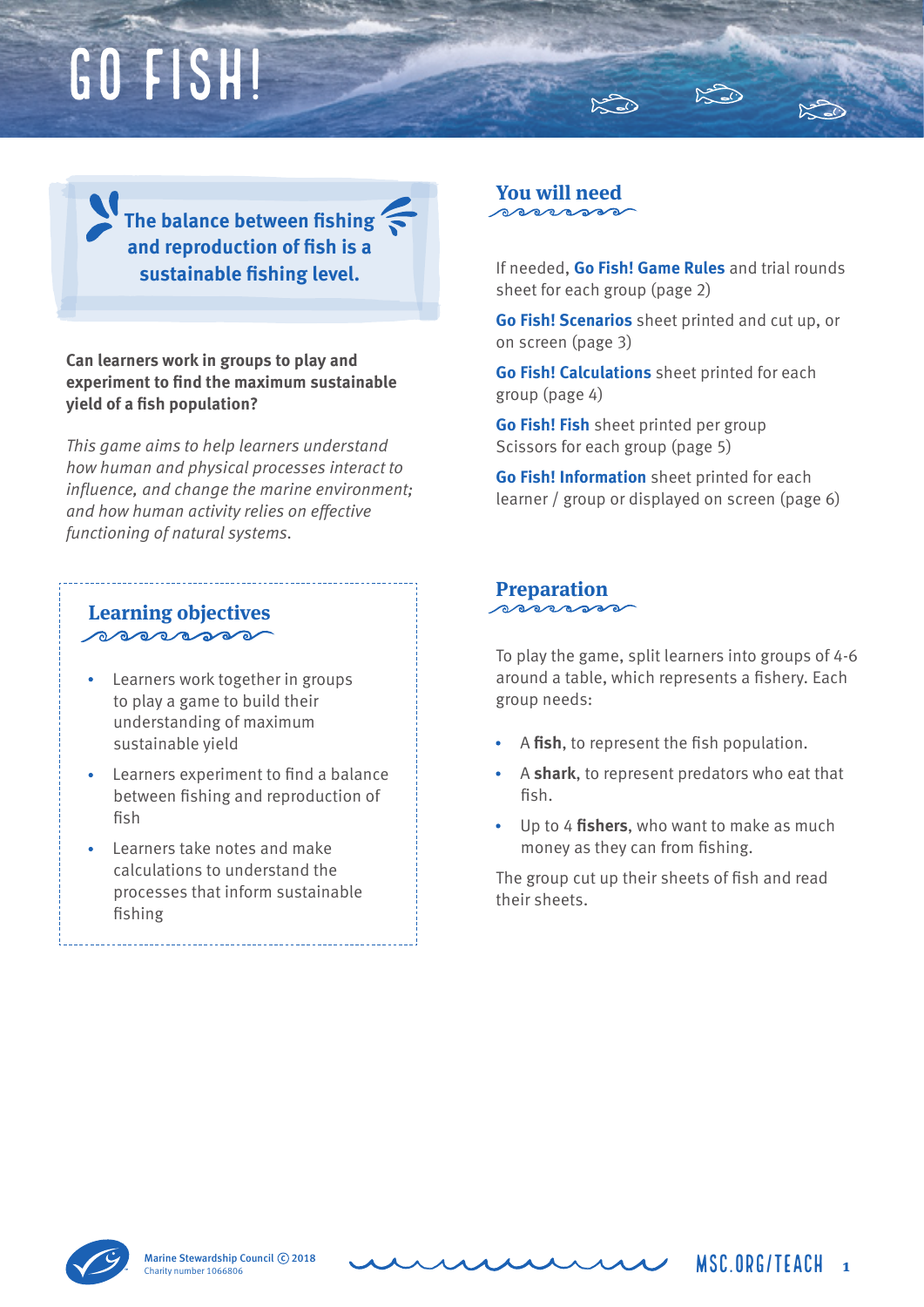## Go fish! Game rules

The balance between fishing and the reproduction of fish is a sustainable fishing level. Can you work together to find the maximum sustainable yield of a fish population?

The game is played in a series of rounds. Some of the rounds continue as long as possible, others play out specific scenarios to test different environmental conditions or changes in fishing practices.

Play in a group around a table, representing the fishery. Each player takes on a role:



 A fish, to represent the fish population or fish biomass.



 A shark, to represent predators who eat that fish.



 Up to four fishers, who want to make as much money as they can from fishing.

The fish holds the fish cards and deals out the correct number at the beginning of each round. As the game goes on, the fish adds more fish cards to the fishery, for each round, according to the number specified at the beginning of the round (rounded up if necessary). The fish represents the **fishing biomass**.

The fishers have to agree to each take the same number of fish out of the fishery in each round, once they know the scenario.

Together, the fishers represent the **fishing pressure**.

The shark always gets one fish each round, to represent how predators affect the fishing biomass. The shark takes their fish after the fishers take theirs, if there is one left.

During each round, record the decisions taken and changes in fishing biomass on the **Go Fish! Calculations** sheet (page 4).

#### **Trial rounds**

First, play a trial couple of rounds. The fish starts by putting 16 fish cards into the fishery. The fishers agree between them how many fish to take, and remove that number, handing them back to the fish. Don't forget the shark needs to eat too!

The fish then adds more, by counting the number of fish left in the fishery, and adding 50% to it, rounding up if necessary. For instance, if the fishery had 16 fish to start with, 3 fishers each took 2 fish each and the shark took one, there would be 9 left, and the Fish would add 50% more – which is 5 more fish (rounded up). The resultant fish biomass would be 14.

Record the decisions taken and changes in fish numbers on the **Go Fish! Calculations** sheet (page 4).

A new round starts when the fishers and shark then take some fish – again the fishers need to agree how much to take (if anything) and the shark will have one.

**What happens to the fishery population?**



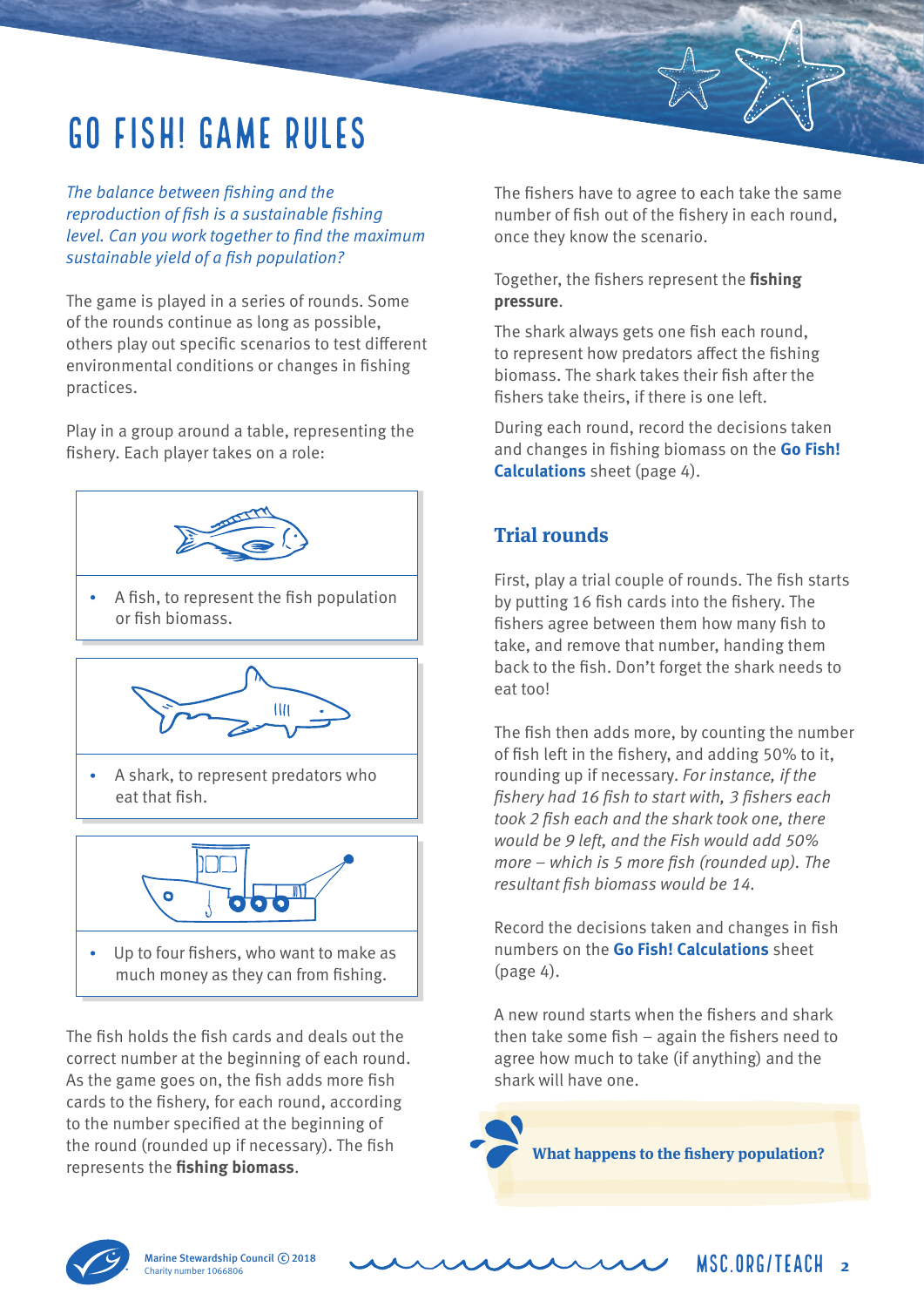## Go Fish! Scenarios

#### **Sustainable livelihoods?**

Start with 16 fish that replenish at 50% at the end of each round. Imagine that the price of fish has gone down, and so the fishers are feeling the pressure to earn as much money as they can from their businesses. What happens to the fish biomass?

#### **Fishing quotas**

Start with 16 fish that replenish at 50% at the end of each round. Imagine that the fishers have decided that they should only catch one fish per round - this is called a quota. What happens to the fish biomass?

#### **Hurricane alert**

Imagine that another environmental pressure, for instance, a hurricane has affected the fish habitat and the population has gone down. To represent this, start with 12 fish that replace 25% at the end of each round. What happens to the fish biomass?

#### **Warming oceans**

Climate change is warming the oceans. Imagine that this has caused the fish to migrate away from the fishery. Start with 8 fish and then play as normal. What happens to the fish biomass?

#### **Coral bleaching**

Climate change is causing oceans to heat up, causing coral bleaching and even death. This reduces fish food supply and removes fish habitats. Imagine a coral bleaching episode has affected the fishery. Start with 16 fish and replace 25% at the end of each round. What happens to the fish biomass?

#### **Maximum Sustainable Yield Challenge**

Try to work out a fishing pressure that allows the fishers to fish indefinitely, without taking out so many fish that they can't be replaced to similar levels. Start with 16 fish and play as normal. You are allowed to

- Change the amount taken by the fishers each round
- Take no fish for some rounds
- Take out a different number of fish for each boat during each round



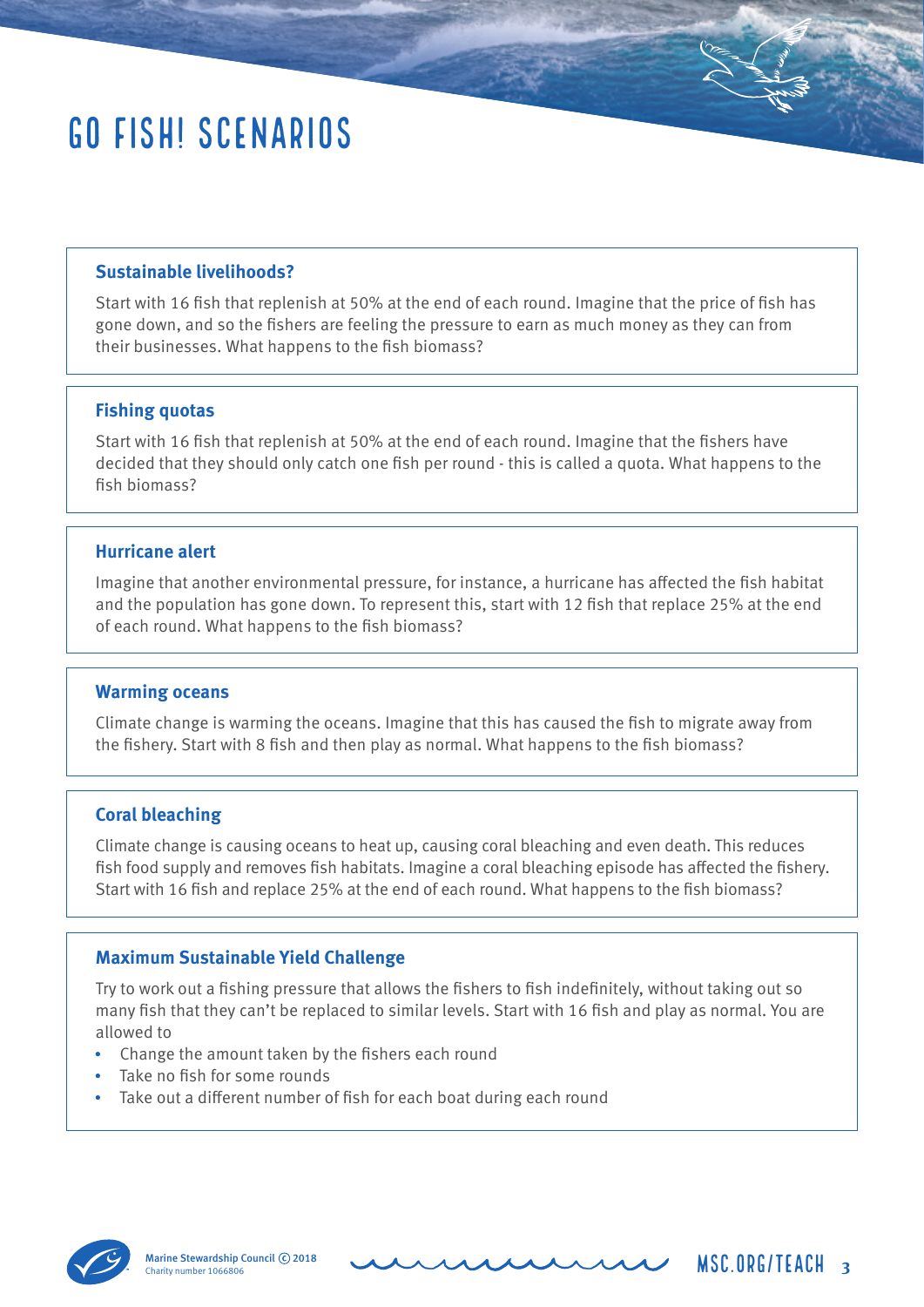## Go Fish! Calculations

| <b>Round name/</b><br>number | <b>Fish biomass</b><br>(x) | <b>Fishing</b><br>pressure (y) | <b>Fish</b><br>remaining (z)<br>$z=(x-y)-1$ | <b>Reproduction</b><br>replacement<br>rate (r) | <b>Resulting fish</b><br>biomass (b)<br>$b = z + r$ |
|------------------------------|----------------------------|--------------------------------|---------------------------------------------|------------------------------------------------|-----------------------------------------------------|
| $\rm e.g$                    | $16\,$                     | $\boldsymbol{6}$               | $\mathcal{G}$                               | 50%                                            | 14                                                  |
|                              |                            |                                |                                             |                                                |                                                     |
|                              |                            |                                |                                             |                                                |                                                     |
|                              |                            |                                |                                             |                                                |                                                     |
|                              |                            |                                |                                             |                                                |                                                     |
|                              |                            |                                |                                             |                                                |                                                     |
|                              |                            |                                |                                             |                                                |                                                     |
|                              |                            |                                |                                             |                                                |                                                     |
|                              |                            |                                |                                             |                                                |                                                     |
|                              |                            |                                |                                             |                                                |                                                     |
|                              |                            |                                |                                             |                                                |                                                     |
|                              |                            |                                |                                             |                                                |                                                     |
|                              |                            |                                |                                             |                                                |                                                     |
|                              |                            |                                |                                             |                                                |                                                     |

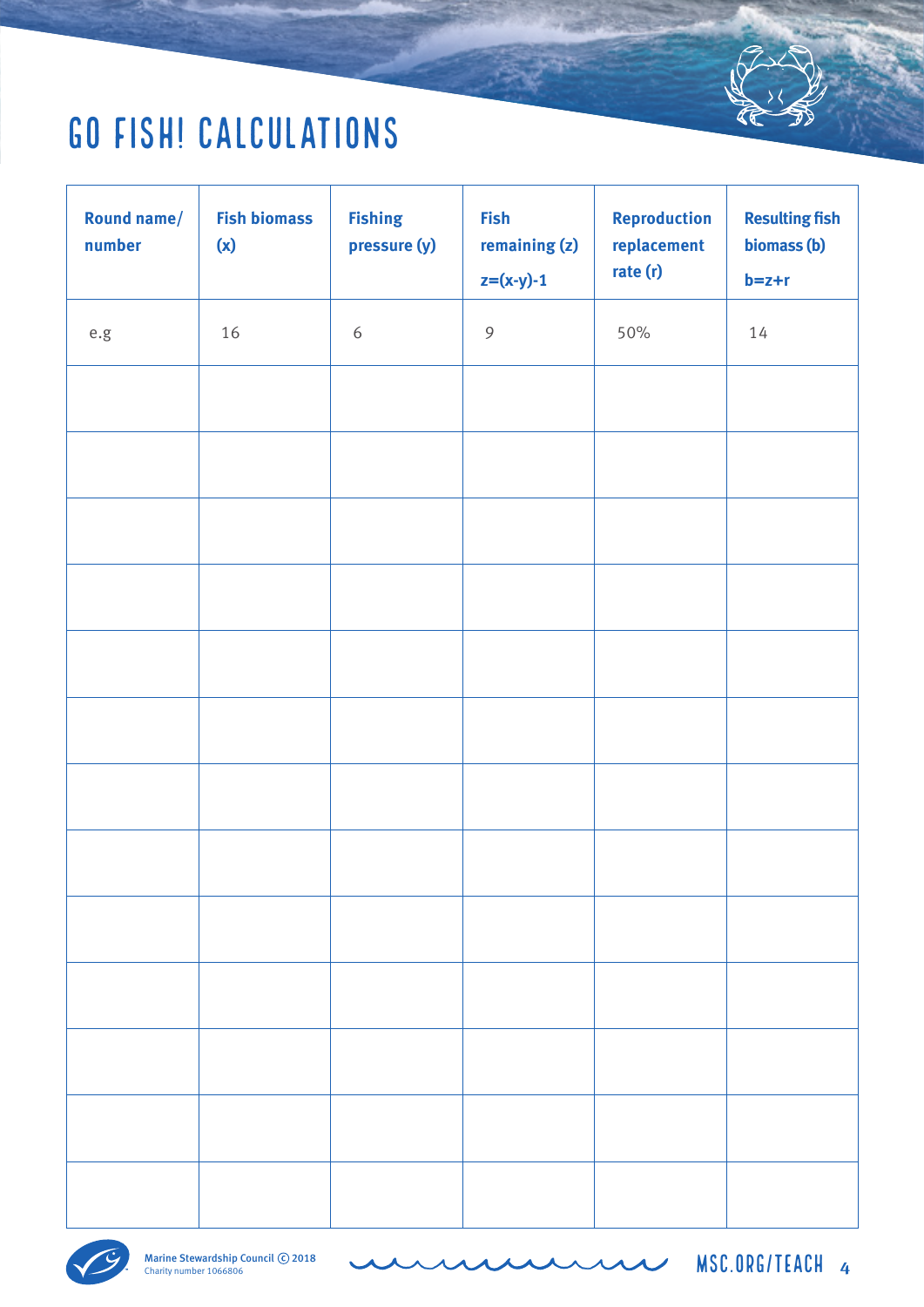## Go Fish! Fish





Marine Stewardship Council C 2018<br>Charity number 1066806

Charity number 1066806 msc.org/teach **<sup>3</sup>**